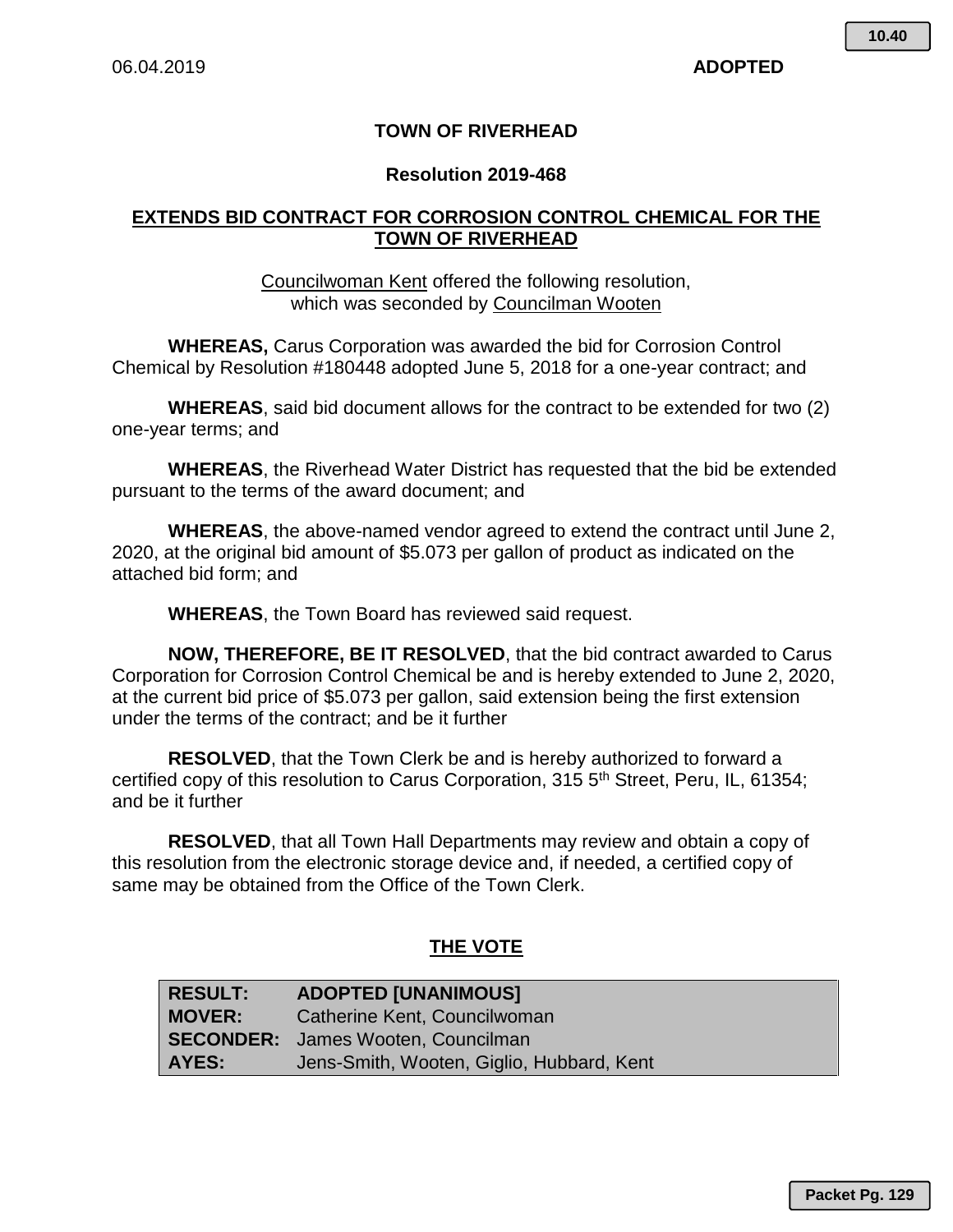## **FISCAL IMPACT STATEMENT OF PROPOSED RIVERHEAD TOWN BOARD LEGISLATION**

| А.<br>Type of Legislation<br>Resolution<br>X<br>Local Law                                                                                                                                                                                                                       |                                  |                    |  |
|---------------------------------------------------------------------------------------------------------------------------------------------------------------------------------------------------------------------------------------------------------------------------------|----------------------------------|--------------------|--|
| Title of Proposed Legislation: Extends bid for corrosion control chemical for the Town of Riverhead<br>В.                                                                                                                                                                       |                                  |                    |  |
| Purpose of Proposed Legislation: extend bid<br>C.                                                                                                                                                                                                                               |                                  |                    |  |
| Will the Proposed Legislation Have a Fiscal Impact?<br>Yes<br>D.<br><b>No</b><br>X                                                                                                                                                                                              |                                  |                    |  |
| If the answer to section D is "yes", select (a) or (b) below and initial or detail as applicable:<br>Е.                                                                                                                                                                         |                                  |                    |  |
| The fiscal impact can be absorbed by Town/department existing resources set forth in approved Town Annual Budget<br>(a)<br>(example:routine and budgeted procurement of goods/services)*if selecting E(a), please initial then skip items<br>RH.<br>F.G and complete H.I and J. |                                  |                    |  |
| or<br>The description/explanation of fiscal impact is set forth as follows:<br>(b)                                                                                                                                                                                              |                                  |                    |  |
| If the answer to E required description/explanation of fiscal impact (E(b)), please describe total Financial Cost of Funding over<br>F.<br>5 Years                                                                                                                              |                                  |                    |  |
| G. Proposed Source of Funding<br>Appropriation Account to be Charged: EW1-8-8320-415-000-00000<br>Grant or other Revenue Source:                                                                                                                                                |                                  |                    |  |
| Appropriation Transfer (list account(s) and amount):                                                                                                                                                                                                                            |                                  |                    |  |
| H. Typed Name &<br>Title of<br>Preparer: Robin<br>Halpin                                                                                                                                                                                                                        | I. Signature of Preparer         | J. Date<br>5/22/19 |  |
|                                                                                                                                                                                                                                                                                 | <u>Rob</u> in Halpin<br>6/4/2019 |                    |  |
| K. Accounting Staff<br>Name & Title                                                                                                                                                                                                                                             | L. Signature of Accounting Staff | M. Date<br>5/31/19 |  |
| William Rothaar,<br>Accounting                                                                                                                                                                                                                                                  | William Rotham                   |                    |  |
| Department                                                                                                                                                                                                                                                                      | <b>William Rothaar</b>           |                    |  |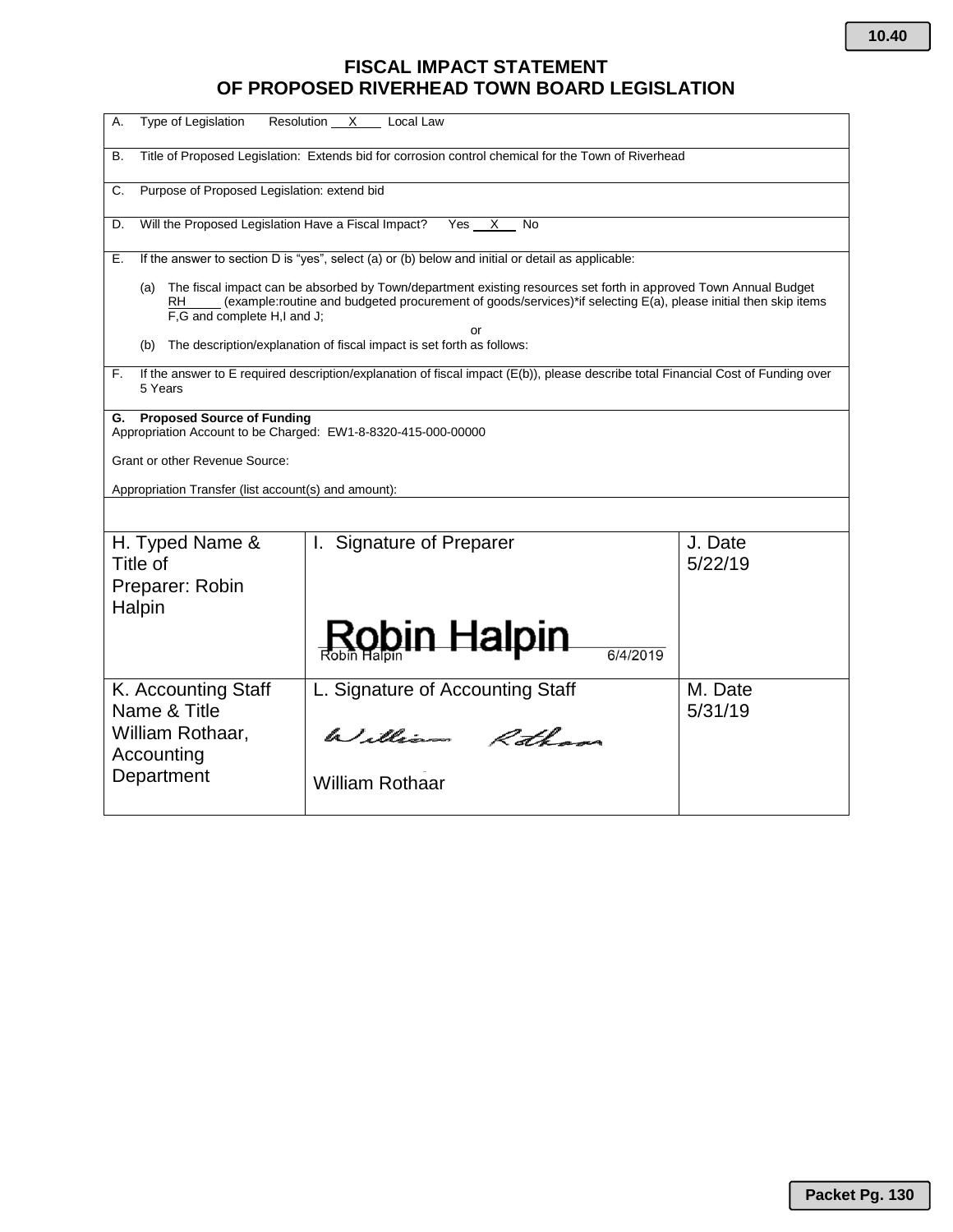TO: +16313694608 Page: 7/7 Date: 5/17/2019 1:10:50 PM (FAX)6313694608

 $\mathbf{I}$ 

7

 $\mathbf{p}$ .

10.40.a

P.002/002



# **RVD Riverhead Water District**

Mark K Conklin, Superintendent 1035 Pulaski Street, Riverhead, New York 11901 Phone: 631-727-3205 FAX: 631-369-4608

### **Bid Extension Notice**

Marie Marcenac, VP Sales & Marketing To: Carus-Phosphates-Inc-CARUS CORPORATION

From: **Riverhead Water District** 

Date: May 8, 2019

Subject: Extension of Bid - Corrosion Control Chemical (PO4)

This letter is to inform you that our current bid contract with you for corrosion control chemical (PO4) will expire on June 2, 2019.

The Town of Riverhead would like to extend this contract for a period of one (1) year until June 2, 2020, at the current contract price of \$5.073 per gallon. This will be the first extension under the terms of the current contract.

If this extension meets with your approval, please complete the bottom portion of this letter and return it to us immediately.

Authorized Signature

Barbie Smith, Bid Channel Manager **MARIE MARCENAC, VP Sales & Marketing Print Name**  $\lambda$ 

CARUS PHOSPHATES. INC. Carus Corporation  $5/17/19$ **Company Name** Date